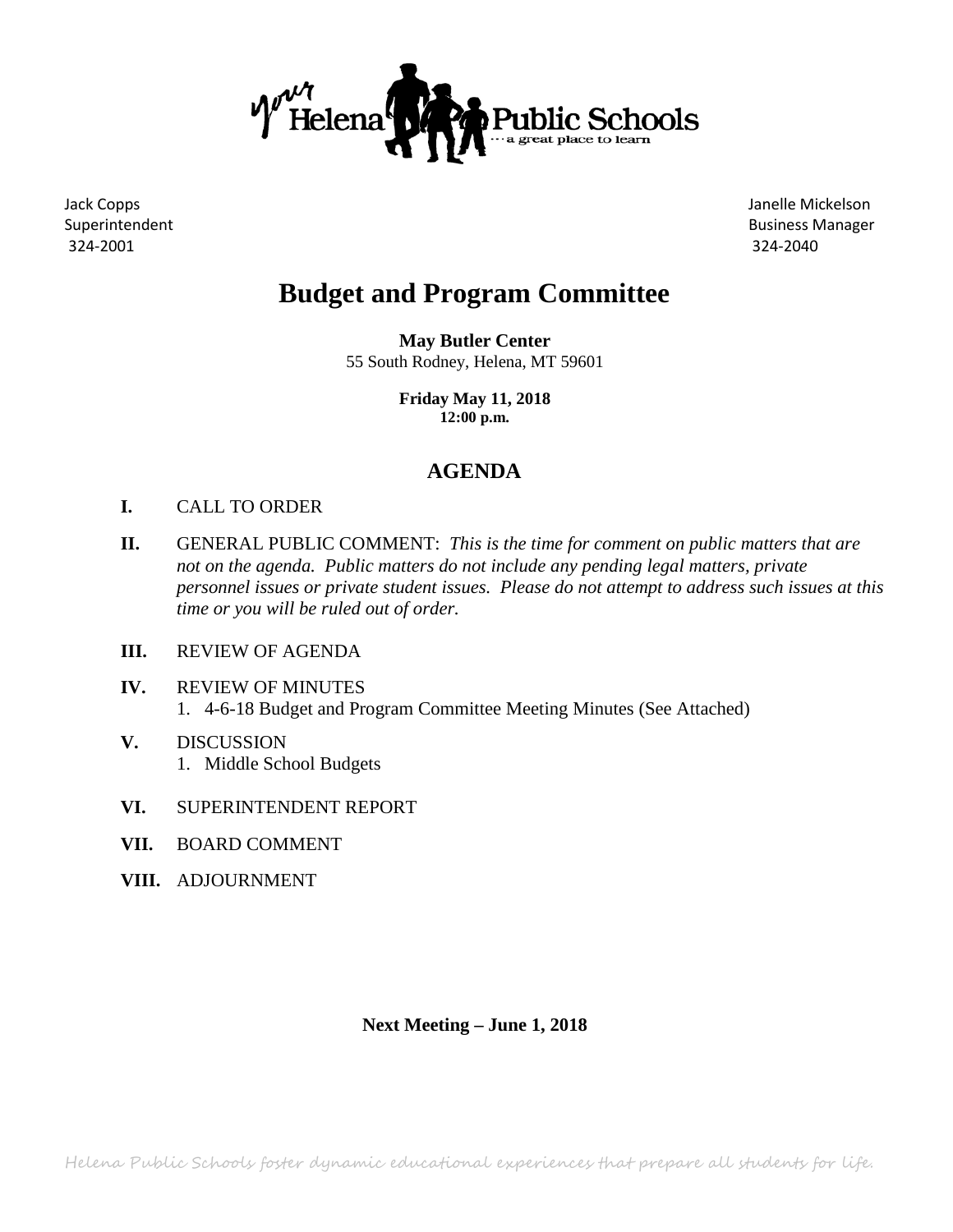

**Superintendent Business Manager** Jack Copps Janelle Mickelson 324-2001 324-2007

## **Budget and Program Committee Meeting**

May Butler Center 55 South Rodney

**Friday April 6, 2018** 12:00 p.m.

# **MINUTES**

### **Attendance:**

Tyler Emmert, Committee Chair Terry Beaver, Vice Chair Libby Goldes, Trustee Greg Upham, Assistant Superintendent Janelle Mickelson, Business Services Administrator Jessica Evans, Executive Assistant Joslyn Davidson, Curriculum and Instructional Administrator Barb Ridgway, Staff and Student Administrator Jilyn Chandler, Data and Assessment Administrator Margaret Bentwood, Parent

### **I. CALL TO ORDER**

Committee Chair Tyler Emmert called the meeting to order at 12:00 p.m.

- **II. GENERAL PUBLIC COMMENT** None.
- **III. REVIEW OF AGENDA** No Change

### **IV. REVIEW OF MINUTES**

1. Budget and Program Committee Meeting Minutes 3-9-18 Approved.

### **V. INFORMATIONAL ITEMS**

### **VI. DISCUSSION**

Assistant Superintendent, Greg Upham, led the discussion about Elementary Genderal Education. Stating, "[we] are held to multiple guidelines and statutes…federal and state…our